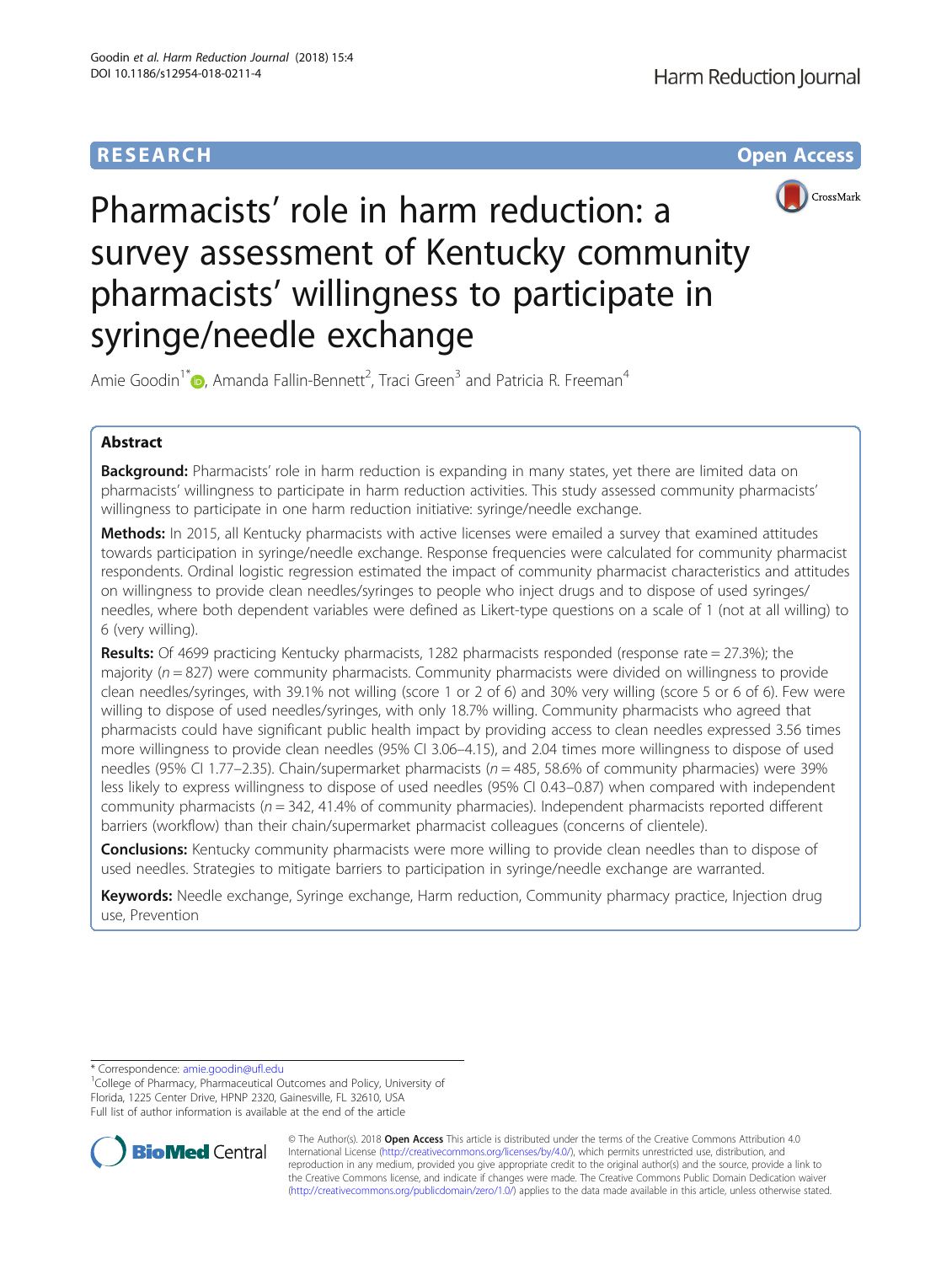#### Background

Syringe and needle exchange programs (NEPs) are a well-established intervention to reduce the transmission of HIV among people who inject drugs (PWID) [[1\]](#page-8-0). Further, NEPs are a safe space for clients to form trusted relationships with outreach workers or healthcare providers [\[2](#page-8-0), [3](#page-8-0)]. NEPs can also serve as a mechanism for PWID to access a range of other health prevention services such as hepatitis and tuberculosis screening, adult vaccinations, [[4](#page-8-0)] wound care, [[5](#page-8-0)], and overdose response training  $[5, 6]$  $[5, 6]$  $[5, 6]$  $[5, 6]$ .

Harm reduction activities, including NEPs for PWID, have been led by public health communities for decades in the USA. The pharmacists' role in harm reduction is being expanded in several states as part of the effort to combat the spread of infectious disease and increases in overdose mortality [\[7](#page-8-0)]. Though NEPs have been shown to be both effective [[8\]](#page-8-0) and cost-effective [[9\]](#page-8-0) interventions for disease prevention in previous studies, they remain politically controversial [[10\]](#page-8-0) in the general populace, manifesting as inconsistencies in federal and state funding for NEP services [[11\]](#page-8-0).

A 2017 meta-analysis of 14 evaluations of pharmacybased NEPs concluded that pharmacy-based programs are effective interventions in reducing risk behaviors among PWID, yet in the USA, few such programs exist [[12\]](#page-8-0). As an alternative to authorizing true NEPs, many states have expanded access to clean needles and syringes by authorizing the sale of syringes and needles without a prescription and have provided syringe-related exemptions in state drug paraphernalia laws. As of 2016, only five states prohibited the non-prescription sale of syringes and needles [[13](#page-8-0)]. However, Kentucky, similar to many other states, requires the pharmacist to record names and addresses of individuals purchasing syringes, as well as the syringes' intended use. This requirement may undermine patient trust and places the pharmacist in conflict with state drug paraphernalia laws if the pharmacist perceives the syringes are to be used to administer illicit drugs.

The Centers for Disease Control and Prevention reports that Kentucky, Tennessee, and West Virginia have experienced the greatest surge in incidence of acute hepatitis B infections of all states, with an increase of 114% in new hepatitis B cases from 2009 to 2013, while incidence in other states remained stable during this time period [[14\]](#page-8-0). Kentucky and surrounding states have also experienced a 364% increase in incidence of hepatitis C infections between 2006 and 2012 compared with relatively stable incidence of hepatitis C in other states during this time period [\[15\]](#page-8-0). The increase in hepatitis B and C infections, along with an increase in observed incidence of HIV transmission in neighboring Indiana during this time period, [[16\]](#page-8-0) has been driven by injection drug use of heroin and prescription opioids. These explosive increases in the transmission of blood-borne viruses recently observed in Kentucky and surrounding states have fueled legislative efforts for harm reduction. Kentucky passed legislation in March 2015 granting municipalities the authority to implement NEPs and providing exemptions for these programs from Kentucky's drug paraphernalia laws [[17\]](#page-8-0). Non-medical injection users of prescription opioids in other states often access needles and syringes from pharmacies, [\[18](#page-8-0)–[20\]](#page-8-0) which presents an opportunity for harm reduction interventions in community pharmacy settings if they, too, could be granted a similar drug paraphernalia law exemption. However, there is little information available in the literature about pharmacists' changing perceptions of these programs after the recent increase in overdose mortality and rise in injection-driven infections, so the potential for widespread implementation in Kentucky remains unclear. The objective of this study was to assess community pharmacists' willingness to participate in a NEP and to gauge attitudes and perceptions of community pharmacists' role in harm reduction efforts related to overdose and their role in public health.

#### Methods

A survey instrument was developed to assess pharmacist overall perception and attitudes about the pharmacists' role in harm reduction activities with regard to injection drug use and opioid overdose, as well as willingness to participate in select elements of NEPs, namely, providing clean needles and syringes to PWID and disposing of used syringes and needles in their pharmacy. A team of practicing pharmacists and pharmaceutical policy researchers developed the survey questions and adapted question sets from previous surveys [[21](#page-8-0), [22](#page-8-0)] and then partnered with Kentucky Board of Pharmacy (BOP) for assistance in survey distribution and promotion to pharmacists. The survey instrument is available as Supplementary Material (see Additional file [1](#page-7-0)—Survey instrument).

The BOP distributed an email containing a cover letter with an explanation of the study and a link to the electronic survey to all pharmacists licensed to practice in Kentucky on June 23, 2015. Respondents were screened for eligibility prior to the beginning of the survey by affirming active Kentucky pharmacist licensure. Those who did not affirm licensure were exited from the survey. Survey data were collected in the web-based application Research Electronic Data Capture (REDCap) [\[23](#page-8-0)], and no identifying information or linkages to either respondent email addresses nor IP addresses were recorded with survey responses.

A reminder email was delivered to all pharmacists 1 week following the initial survey invitation, and a final reminder and call to participation was distributed via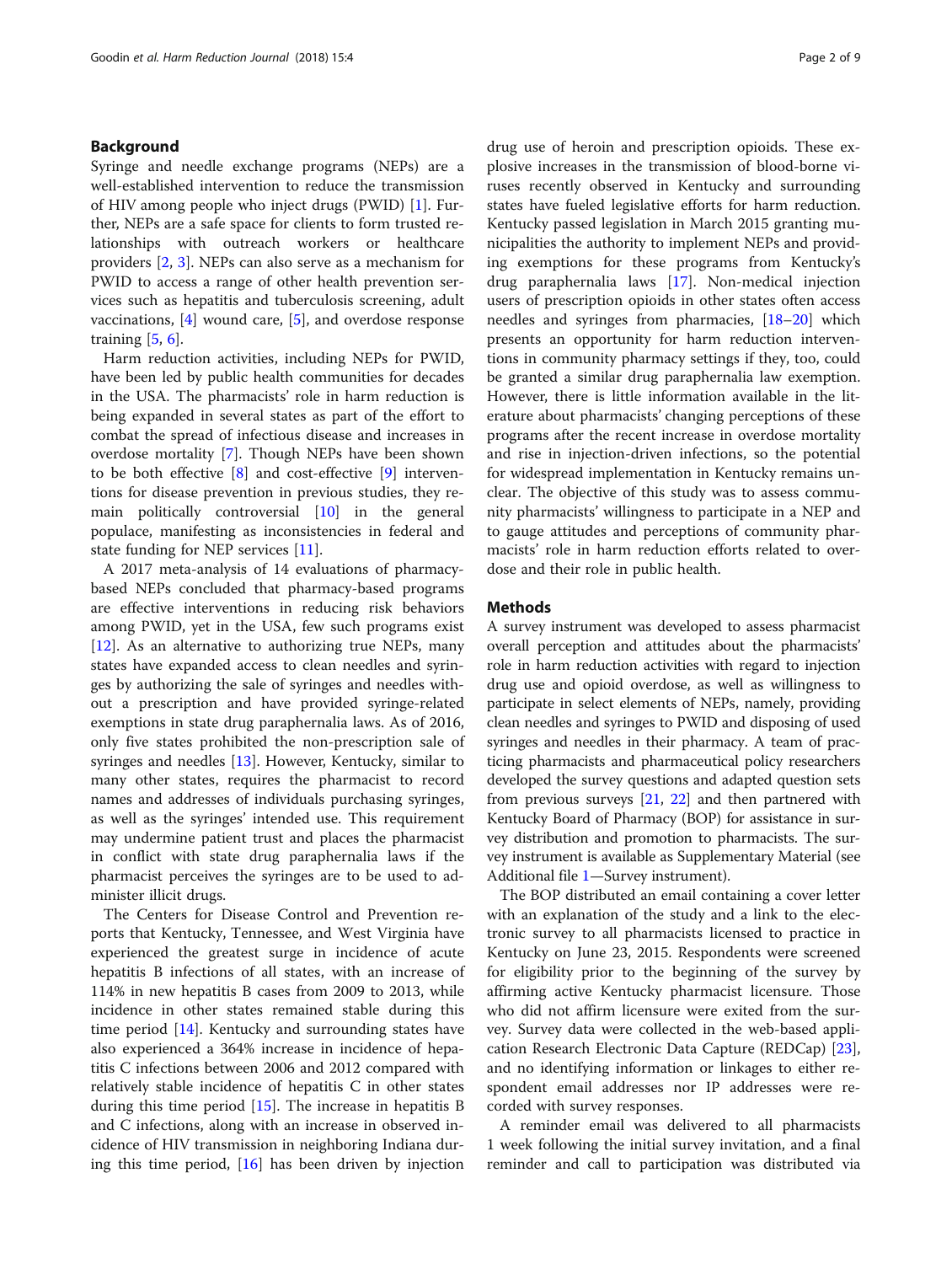email 2 weeks following initial contact. Two weeks after the final email reminder, the survey link was deactivated and data collection was stopped. The University of Kentucky Institutional Review Board approved the survey protocol.

#### Variables and statistical analysis

Response frequencies were recorded for each question, and descriptive statistics were calculated for pharmacist characteristics and for attitudes about the pharmacists' role in harm reduction (Table 1). Respondents had to answer at least one question on the survey beyond the screening question to be included in analysis. Noncommunity pharmacists (e.g., hospitalists, those practicing in long-term care settings) were excluded from this analysis. Non-community pharmacists were excluded from the analysis to ensure that pharmacist opinion was assessed in respondents most likely to practice in patient-facing settings. Pharmacists practicing in inpatient facilities or long-term care environments have limited access to patient populations in need of needle exchange services.

Two dependent variables were selected for multivariate analyses: community pharmacist willingness to provide clean needles/syringes and community pharmacist

**Table 1** Kentucky community pharmacists' characteristics  $(n =$ 827)

|                                     | n(%)       |
|-------------------------------------|------------|
| Terminal degree                     |            |
| <b>BSPharm</b>                      | 371 (44.9) |
| PharmD                              | 445 (53.8) |
| Other degree (PhD, others)          | 9(1.1)     |
| No response                         | 2(0.2)     |
| Years in practice                   |            |
| 0 to 5 years                        | 203 (24.6) |
| 6 to 10 years                       | 124(15)    |
| 11 to 20 years                      | 157 (19)   |
| $> 20$ years                        | 341 (41)   |
| No response                         | 2(0.2)     |
| Pharmacist gender                   |            |
| Female                              | 417 (50.4) |
| Male                                | 393 (47.5) |
| Prefer not to answer                | 17(2.1)    |
| Community pharmacy practice setting |            |
| Chain or supermarket pharmacy       | 485 (58.6) |
| Independent pharmacy                | 342 (41.4) |
| Urban or rural practice setting     |            |
| Urban county                        | 407 (49.2) |
| Rural county                        | 395 (47.8) |
| County not provided                 | 25(3.0)    |

willingness to dispose of used needles/syringes. Both of the dependent variables were derived from Likert-type question items (e.g., "How willing are you to provide clean needles and syringes to injection drug users?" Response options included a scale from 1, which represents "not at all willing," through 6, which represented "very willing." The rank order nature of the dependent variables indicated use of ordinal regression, which was employed to estimate the impact of community pharmacist characteristics (e.g., pharmacist age, degree type, gender, years in practice, community pharmacy practice setting, whether they currently sell nonprescription needles/syringes, urban or rural practice setting, county of practice) and attitudes towards harm reduction on each of the dependent variables. Ordinality was comprised of the six response categories as they appeared on the survey instrument, where the reference category for both of the dependent variables is "1" (not at all willing). Alternative specifications of the model were created that limited analysis to only those community pharmacists who currently sell needles and syringes in their practice and limiting to only those who do not sell needles and syringes in their practice (see Additional file [2](#page-7-0): Table S1). To understand how practice setting may influence syringe provision practices and willingness and attitudes toward harm reduction, several additional analyses considered differences by chain and supermarket community pharmacy setting.

Predictor and independent variables in the multivariate model were selected based on a backward elimination strategy from the model, where all demographic questions were included in the first model construction and variables were eliminated due to either multicollinearity (pharmacist age and pharmacist years in practice, with age eliminated), or poor model fit (pharmacist county of practice was re-coded as the better fitting "urban" or "rural" county). Pharmacist county of practice was transformed to "urban" or "rural" practice setting using the US Department of Agriculture Rural-Urban Continuum Codes, which classifies all counties based on population thresholds [[24](#page-8-0)]. Model variables were tested for multicollinearity via the construction of a correlation matrix, resulting in elimination of the pharmacist age variable from the final model.

Two assessment items of pharmacist attitudes towards harm reduction were included on the survey instrument: "Pharmacists could have significant public health impact by providing access to syringes/needles for IV drug users," and "Access to clean syringes/needles is important to prevent blood-borne infections such as HIV and hepatitis in IV drug users." These items were constructed as Likert-type items, where respondents were asked to select a level of agreement with each statement on a scale of 1 to 6 (with 1 representing "strongly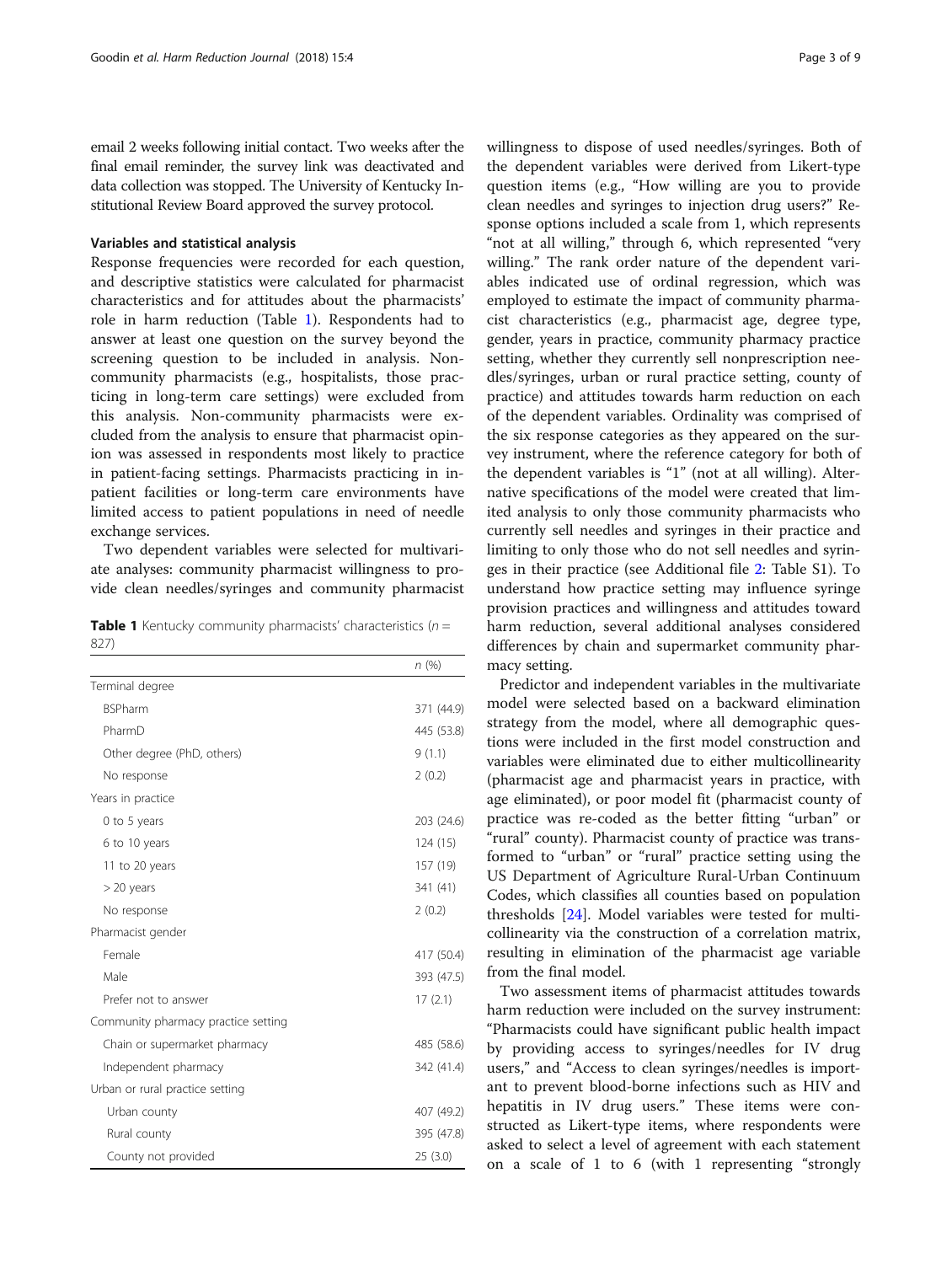disagree" and 6 representing "strongly agree"). Responses to these attitude assessments were also included as predictor variables in the multivariate models, but responses of "Don't know" for these questions were omitted from analysis.

Needle and syringe sales practices were summarized from survey questions about frequency of sales and refusal to sell nonprescription needles and syringes (i.e., "Do you sell syringes and needles without a prescription at your pharmacy?" [Yes or No]; "In the last 30 days, to how many individuals have you sold syringes and needles?"; "In the past 30 days, how many times have you denied requests for the purchase of syringes or needles?"). Responses about mean sales and mean sale refusals from chain and supermarket community pharmacists were compared against responses from independent community pharmacists using two-tailed Student's  $t$  testing. Additionally, bivariate testing using Pearson chi-square analysis of willingness to sell nonprescription needles/syringes, willingness to provide clean needles/syringes, and willingness to dispose of used needles/syringes were conducted between independent community pharmacists and chain/supermarket community pharmacists who currently sell needles and syringes in their practice. This analysis was repeated for only those community pharmacists who currently do not sell needles and syringes in their practice.

Pharmacists provided free-text responses to the question, "What are the barriers to selling syringes or needles without a prescription at your pharmacy?". Community pharmacist-reported barriers to selling syringes and needles were analyzed for common themes, and the frequency of occurrence for each barrier theme was counted for all community pharmacists, and then by practice setting. Responses of "Don't Know," "Unsure," "NA," and "None," were not included in the analysis.

Differences in the frequency of each barrier theme reported between independent pharmacists and chain/ supermarket pharmacists were compared statistically using Pearson chi-square analysis. A priori significance was set at 0.05, and all statistical analyses were conducted in Stata v13.0 [[25\]](#page-8-0).

#### Results

An email survey invitation was successfully delivered to 4699 Kentucky pharmacists and 1282 completed the survey (response rate of 27.28%). Only community pharmacists were included in analysis ( $n = 827$ ). Nearly 60% of respondents practiced in chain or supermarket community pharmacies, and more than half of respondents had been in practice for over 10 years. Distribution of pharmacists between urban and rural practice settings was evenly split.

Pharmacists were divided on willingness to provide clean needles and syringes, with 39.1% not willing (score 1 or 2 of 6) and 30% willing (score 5 or 6 of 6). Few pharmacists expressed willingness to dispose of used needles and syringes, with 62.6% not willing (score 1 or 2 of 6) and only 18.7% willing (score 5 or 6 of 6). Figure 1 shows responses for willingness to participate in NEP activities while Fig. [2](#page-4-0) provides a distribution of responses for pharmacists' attitudes towards harm reduction strategies.

Community pharmacists were divided about the statement, "Pharmacists could have a significant public health impact by providing access to syringes and needles for injection drug users," with about a third of respondents unable to agree or disagree (Fig. [2\)](#page-4-0). More than two thirds of community pharmacists strongly agree that "access to clean syringes and needles is important to prevent blood-borne infections such as HIV and hepatitis" in PWIDs (67.3%, 5 or 6 of 6) and with only 10.2% of community pharmacists strongly disagreeing with that statement (score 1 or 2 of 6).

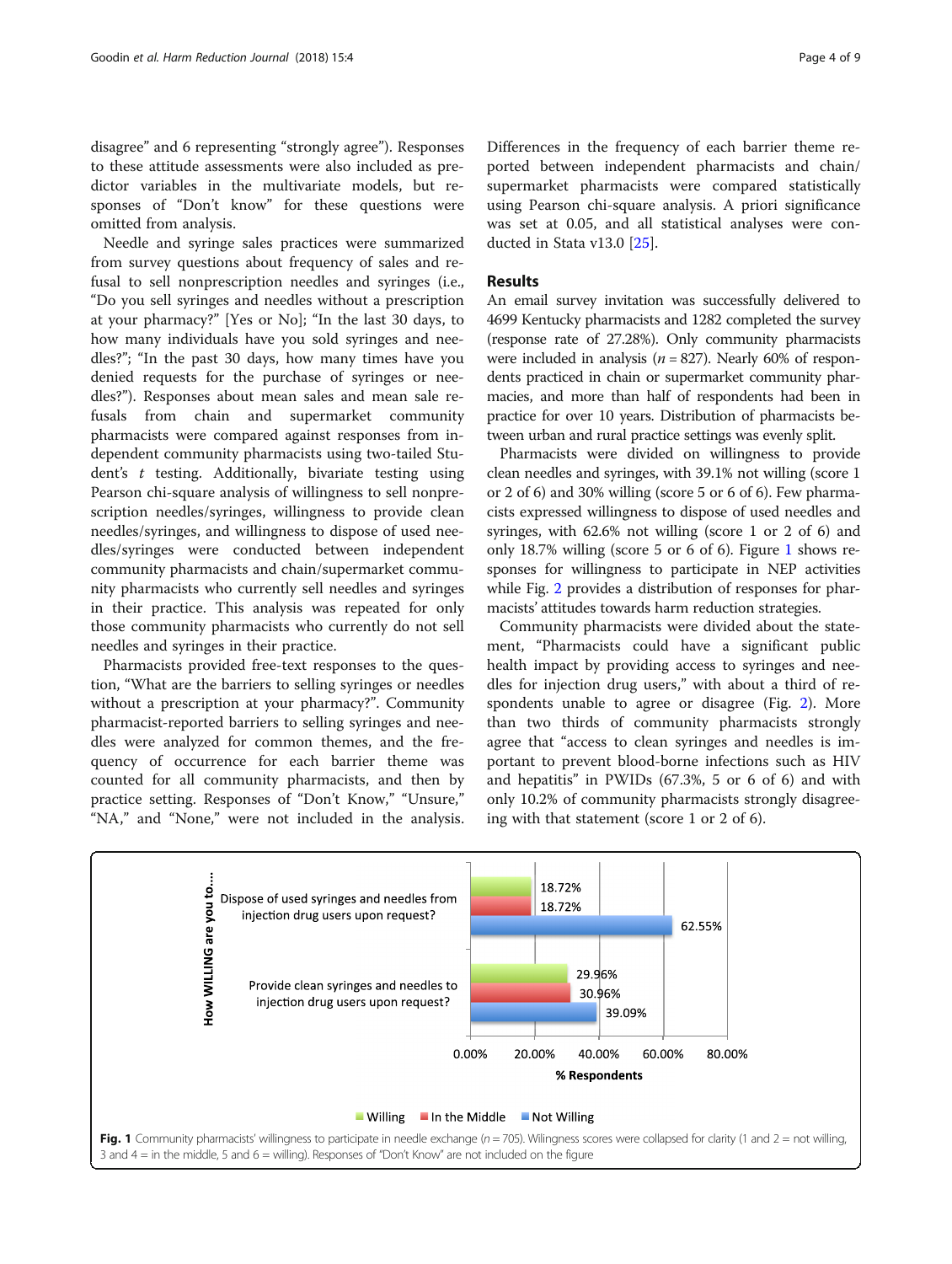<span id="page-4-0"></span>

Table [2](#page-5-0) provides results from the multivariate analyses. Community pharmacists who expressed agreement with the statement that pharmacists could have significant public health impact by providing access to clean syringes/needles for PWID were more likely to express willingness to provide clean needles and syringes (OR 3.56; 95% CI 3.06–4.15) and were also more likely to express willingness to dispose of used needles and syringes (OR 2.04; 95% CI 1.77–2.35).

Community pharmacist agreement with the statement that clean syringes/needles are important for bloodborne infection prevention was not a significant predictor of pharmacist willingness to provide clean needles/syringes nor to dispose of used needles/syringes. Community pharmacists in chain or supermarket pharmacy practice settings were 39% less likely to express willingness to dispose of used needles/syringes (95% CI 0.43–0.87) when compared with community pharmacists in independent practice settings. Female pharmacists were 28% less likely to express willingness to dispose of used needles/syringes than male pharmacists (95% CI 0.52–0.99). No other pharmacist characteristics measured in this survey were associated with willingness to provide clean needles/syringes or willingness to dispose of used needles/syringes.

Additional file [2:](#page-7-0) Table S1 provides results for two alternative specifications of the multivariate models, where only those community pharmacists who currently sell needles and syringes were included in alternative specification A, and those who do not sell needles and syringes were included in alternative specification B. Results were similar in the alternative specifications to the results presented in Table [2,](#page-5-0) with the only significant covariate for both willingness to provide clean needles and willingness to dispose of used needles found among those who agreed that pharmacists could have a significant public health impact by providing access to syringes/needles for IV drug users and who currently sell needles/syringes (willingness to provide clean needles aOR 3.82, 95% CI 3.11–4.69; willingness to dispose of used needles aOR 2.25, 95% CI 1.84–2.75). Pharmacist agreement with having a significant public health impact remained the only significant covariate for willingness to provide clean needles among pharmacists who do not currently sell needles/syringes (aOR 3.34; 95% CI 2.64–4.24). In the model that incorporated those who do not currently sell syringes/needles, only female gender and practicing in a chain/supermarket pharmacy were significant factors in willingness to dispose of used needles (female aOR 0.47, 95% CI 0.27–0.84; chain/supermarket aOR 0.39, 95% CI 0.21–0.73)

Table [3](#page-6-0) summarizes needle and syringe sales practices among community pharmacists, with chain and supermarket pharmacists compared against independent community pharmacists. More than a third of community pharmacists reported that they currently do not sell syringes/needles without a prescription at their pharmacies (36.7% do not sell, 63.3% will sell), with significantly fewer independent community pharmacists selling needles/syringes without a prescription than chain/supermarket community pharmacists (51.9% independent pharmacists sell; 71.5% chain/supermarket community pharmacists sell;  $p < 0.01$ ). Chain/supermarket community pharmacists, on average, also report selling more syringes and needles than independent pharmacists  $(p = 0.01)$ ; however, chain/supermarket community pharmacists also report denying requests for syringes/needles more often than their independent community pharmacist counterparts ( $p < 0.01$ ).

Independent pharmacists were, on average, more willing to provide clean needles/syringes  $(p = 0.04)$  as well as more likely to dispose of used needles/syringes ( $p < 0.01$ ) when compared with their chain/supermarket pharmacist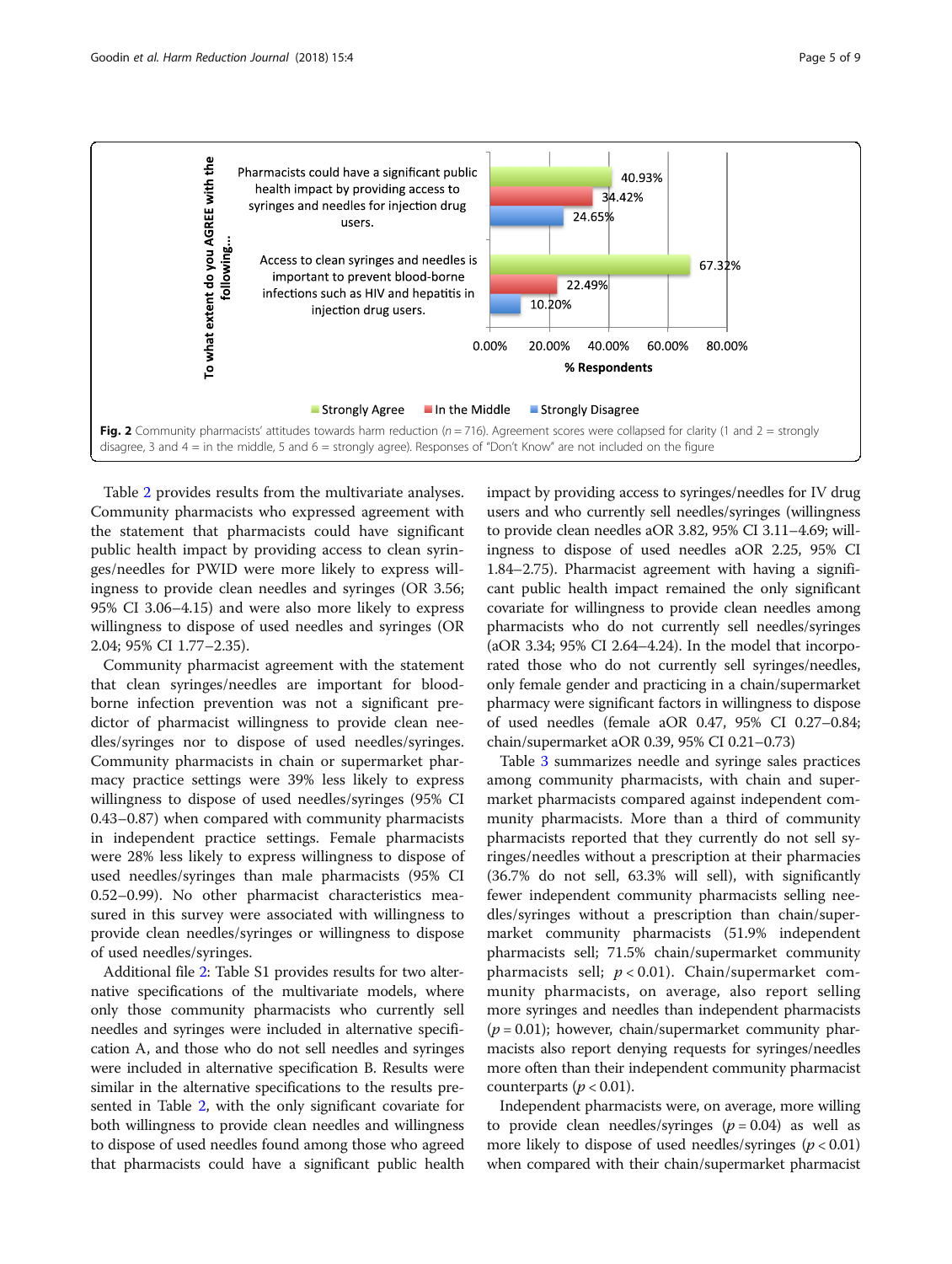<span id="page-5-0"></span>Table 2 Community pharmacists' willingness to participate in needle exchange activities, ordinal logistic regression analysis results

|                                                                                                                                      | Willingness to<br>provide clean<br>needles and<br>syringes <sup>2</sup><br>$(n = 628)$ |                       | Willingness<br>to dispose of<br>used needles<br>and syringes <sup>2</sup><br>$(n = 632)$ |                  |
|--------------------------------------------------------------------------------------------------------------------------------------|----------------------------------------------------------------------------------------|-----------------------|------------------------------------------------------------------------------------------|------------------|
|                                                                                                                                      | Adjusted<br>odds<br>ratio                                                              | 95%<br>CI             | Adjusted<br>odds<br>ratio                                                                | 95%<br>CI        |
| Terminal degree                                                                                                                      |                                                                                        |                       |                                                                                          |                  |
| <b>BSPharm</b>                                                                                                                       | Ref.                                                                                   |                       | Ref.                                                                                     |                  |
| PharmD                                                                                                                               | 1.00                                                                                   | $0.60 -$<br>1.67      | 1.40                                                                                     | $0.82 -$<br>2.40 |
| Years in practice                                                                                                                    |                                                                                        |                       |                                                                                          |                  |
| 0 to 5 years                                                                                                                         | Ref.                                                                                   |                       | Ref.                                                                                     |                  |
| 6 to 10 years                                                                                                                        | 0.76                                                                                   | $0.46 -$<br>1.25      | 0.77                                                                                     | $0.46 -$<br>1.29 |
| 11 to 20 years                                                                                                                       | 1.30                                                                                   | $0.82 -$<br>2.08      | 1.48                                                                                     | $0.91 -$<br>2.42 |
| $>$ 20 years                                                                                                                         | 0.93                                                                                   | $0.50 -$<br>1.70      | 1.51                                                                                     | $0.80 -$<br>2.82 |
| Pharmacist gender                                                                                                                    |                                                                                        |                       |                                                                                          |                  |
| Female                                                                                                                               | 0.74                                                                                   | $0.54 -$<br>1.01      | $0.72*$                                                                                  | $0.52 -$<br>0.99 |
| Male                                                                                                                                 | Ref.                                                                                   |                       | Ref.                                                                                     |                  |
| Community pharmacy practice setting                                                                                                  |                                                                                        |                       |                                                                                          |                  |
| Chain or supermarket pharmacy                                                                                                        | 0.92                                                                                   | $0.65 -$<br>1.30      | $0.61*$                                                                                  | $0.43 -$<br>0.87 |
| Independent pharmacy                                                                                                                 | Ref.                                                                                   |                       | Ref.                                                                                     |                  |
| Urban or rural practice setting                                                                                                      |                                                                                        |                       |                                                                                          |                  |
| Urban county                                                                                                                         | 1.04                                                                                   | $0.75 -$<br>1.44      | 0.96                                                                                     | $0.69 -$<br>1.33 |
| Rural county                                                                                                                         | Ref.                                                                                   |                       | Ref.                                                                                     |                  |
| Sells needles/syringes without a prescription                                                                                        |                                                                                        |                       |                                                                                          |                  |
| Yes, sells needles/syringes                                                                                                          | 1.19                                                                                   | $0.85 -$<br>1.65      | 0.92                                                                                     | $0.66-$<br>1.29  |
| No, does not sell needles/<br>syringes                                                                                               | Ref.                                                                                   |                       | Ref.                                                                                     |                  |
| Pharmacist attitudes'                                                                                                                |                                                                                        |                       |                                                                                          |                  |
| Pharmacists could have<br>significant public health impact by<br>providing access to syringes/<br>needles for IV drug users          | $3.56*$                                                                                | 4.15                  | $3.06 - 2.04*$                                                                           | $1.77-$<br>2.35  |
| Access to clean syringes/needles<br>is important to prevent blood-<br>borne infections such as HIV and<br>hepatitis in IV drug users | 1.04                                                                                   | $0.91 - 0.91$<br>1.20 |                                                                                          | $0.78 -$<br>1.06 |

<sup>1</sup>Respondents could select a response on a scale of 1 (strongly disagree) to 6 (strongly agree) for each attitude question. Responses of "Don't Know" were not included in regression analysis

 $2$ The reference group for the dependent variable in both willingness models is a response of 1 (Not at all willing)

\*Indicates statistical significance

counterparts. Among all community pharmacists, a majority (62.6%) expressed unwillingness to dispose of used syringes and needles (score 1 or 2 of 6) but fewer (39.1%) were unwilling to provide clean needles and syringes (score 1 or 2 of 6). Among community pharmacists who do not currently sell needles, independent pharmacists were more likely to report willingness to dispose of used needles and syringes than chain/supermarket pharmacists ( $p < 0.01$ ), but no statistically significant difference was observed for willingness to provide clean needles and syringes between independent and chain/supermarket pharmacists who currently do not sell needles/syringes ( $p = 0.08$ ).

Table [4](#page-7-0) summarizes the most frequently occurring responses to the open response question, "What are the barriers to selling syringes or needles without a prescription at your pharmacy?" A total of  $n = 172$  community pharmacists (20.8% of community pharmacist respondents) reported at least one barrier to selling syringes or needles, and  $n = 655$  community pharmacists did not articulate a barrier. Overall, most respondents who reported facing a barrier to selling syringes or needles in their pharmacies indicated that ethical concerns about supplying materials for abuse or illegitimate use was a significant barrier ( $n = 71$ , or 41.3% of all community pharmacist respondents), followed by concerns about the clientele who would patronize the pharmacy  $(n = 44,$ or 25.6% of all community pharmacist respondents).

Chain/supermarket pharmacists reported barriers related to clientele concerns significantly more frequently than independent pharmacists ( $p < 0.01$ ), as well as more frequent barriers related to concern about finding or having to handle used needles when compared with independent pharmacists ( $p = 0.01$ ). Independent pharmacists reported barriers related to problems with record keeping practices significantly more frequently than chain/supermarket pharmacists ( $p = 0.02$ ). This suggests that there are different barriers to selling needles and syringes perceived by independent versus chain/supermarket pharmacists.

#### **Discussion**

Kentucky community pharmacists in any practice setting expressed more willingness to provide clean needles and syringes than to dispose of used needles and syringes. This mirrors results from a recent evaluation of patient experiences with pharmacy-based NEPs in China which found that disposal of used needles was the most problematic element [[26\]](#page-8-0). Only 63.3% of surveyed community pharmacists in Kentucky currently permit sales of needles/syringes without a prescription despite state law that authorizes non-prescription sales. The findings of this study in regard to the attitudes related to the provision and disposal of needles and syringes suggest that efforts to promote NEPs in Kentucky may more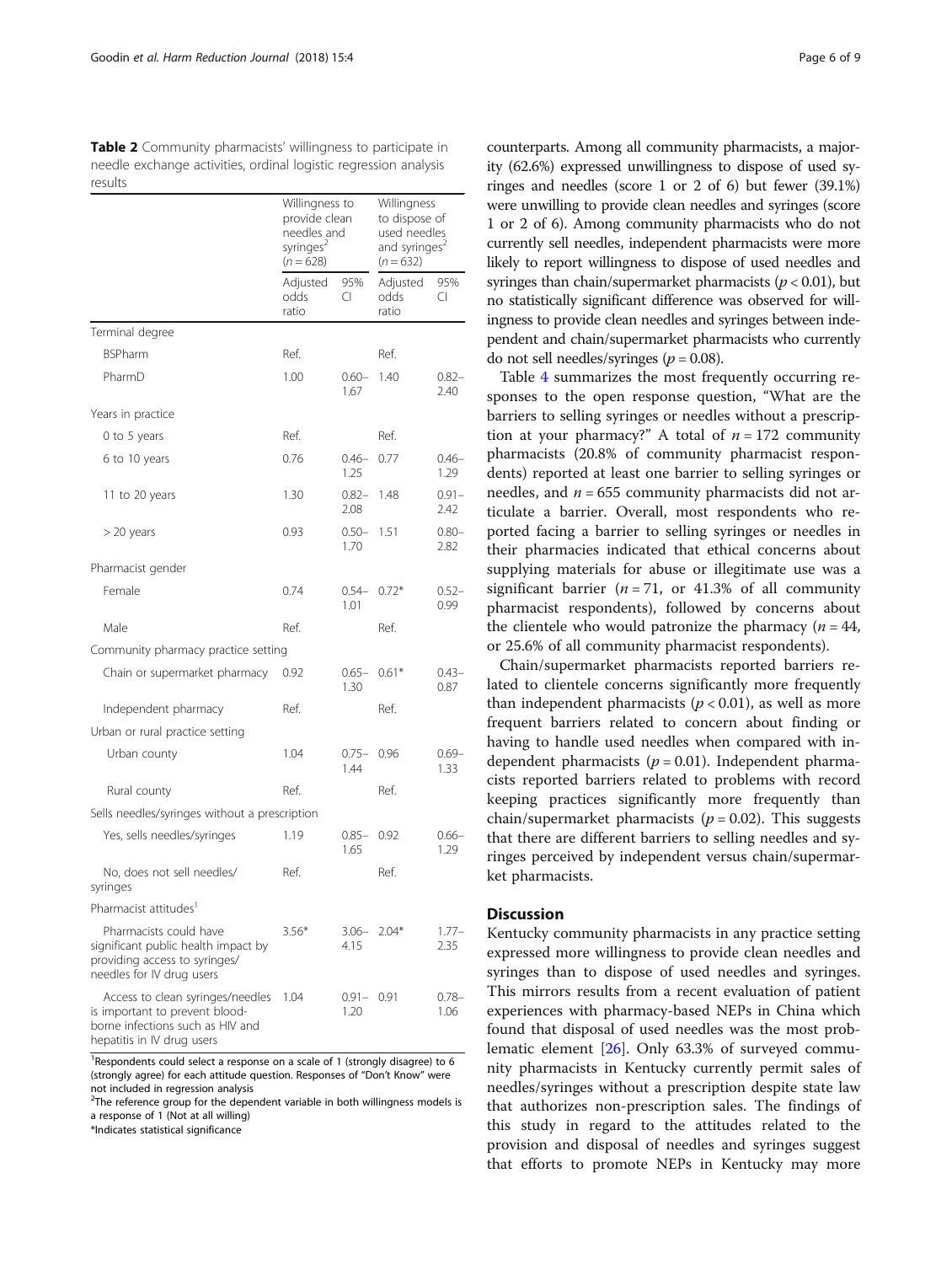<span id="page-6-0"></span>

| Table 3 Community pharmacists' self-reported needle and syringe sales practices, independent pharmacists vs. chain/supermarket |  |  |  |
|--------------------------------------------------------------------------------------------------------------------------------|--|--|--|
| pharmacists                                                                                                                    |  |  |  |

| Needle/syringe sales practice                                                                                   | All community<br>pharmacists | Independent<br>pharmacists | Chain/supermarket<br>pharmacists | Independent vs. chain/<br>supermarket <sup>1</sup> |
|-----------------------------------------------------------------------------------------------------------------|------------------------------|----------------------------|----------------------------------|----------------------------------------------------|
|                                                                                                                 | N(%                          | N(%                        | N(%)                             | $P$ value                                          |
| Do you sell needles and syringes without a prescription in your pharmacy?                                       |                              |                            |                                  |                                                    |
| Yes                                                                                                             | 445 (63.3)                   | 152 (51.9)                 | 293 (71.5)                       | $< 0.01*$                                          |
| No                                                                                                              | 258 (36.7)                   | 141(48.1)                  | 117 (28.5)                       |                                                    |
| Among all community pharmacists: "How willing are you to provide clean needles and syringes?"                   |                              |                            |                                  |                                                    |
| Willing (5 or 6)                                                                                                | 210 (30.0)                   | 100 (33.8)                 | 110(27.2)                        |                                                    |
| In the middle (3 or 4)                                                                                          | 217(31.0)                    | 85 (28.7)                  | 132 (32.6)                       | $0.04*$                                            |
| Not at all willing (1 or 2)                                                                                     | 274 (39.1)                   | 111(37.5)                  | 163(40.2)                        |                                                    |
| Among all community pharmacists: "How willing are you to dispose of used needles and syringes?"                 |                              |                            |                                  |                                                    |
| Willing (5 or 6)                                                                                                | 132 (18.7)                   | 70 (23.7)                  | 62 (15.2)                        |                                                    |
| In the middle (3 or 4)                                                                                          | 132 (18.7)                   | 60(20.3)                   | 72 (17.6)                        | $< 0.01*$                                          |
| Not at all willing (1 or 2)                                                                                     | 441 (62.6)                   | 166(56.1)                  | 275(67.2)                        |                                                    |
| Only those who do not sell needles: "How willing are you to provide clean needles and syringes?"                |                              |                            |                                  |                                                    |
| Willing (5 or 6)                                                                                                | 50 (20.41)                   | 34 (25.19)                 | 16 (14.55)                       |                                                    |
| In the middle (3 or 4)                                                                                          | 74 (30.20)                   | 40 (29.63)                 | 34 (30.91)                       | 0.08                                               |
| Not at all willing (1 or 2)                                                                                     | 121 (49.39)                  | 61 (45.19)                 | 60 (54.55)                       |                                                    |
| Only those who do not sell needles: "How willing are you to dispose of used needles and syringes?"              |                              |                            |                                  |                                                    |
| Willing (5 or 6)                                                                                                | 41 (16.33)                   | 29 (21.01)                 | 12 (10.62)                       |                                                    |
| In the middle (3 or 4)                                                                                          | 48 (19.12)                   | 32 (23.19)                 | 16 (14.16)                       | $< 0.01*$                                          |
| Not at all willing (1 or 2)                                                                                     | 162 (64.54)                  | 77 (55.80)                 | 85 (75.22)                       |                                                    |
|                                                                                                                 | Mean (SD)                    | Mean (SD)                  | Mean (SD)                        | $P$ value                                          |
| In the last 30 days, to how many individuals have you sold<br>syringes and needles?                             | 10.29 (30.4)                 | 4.79(7.4)                  | 13.20 (36.9)                     | $0.01*$                                            |
| In the past 30 days, how many times have you DENIED requests 2.51 (4.9)<br>for purchase of syringes or needles? |                              | 1.36(4.5)                  | 3.12(5.0)                        | $< 0.01*$                                          |

<sup>1</sup>Differences in response frequencies for independent vs. chain/supermarket pharmacist responses were compared via chi-square analysis for the question, "Do you sell needles and syringes without a prescription in your pharmacy?" Willingness to provide and dispose of needles and syringes between independent and chain/supermarket pharmacists were also compared via chi-square analysis. All other comparisons between independent and chain/supermarket pharmacists were conducted via means testing (two-tailed  $t$  tests)

\*Indicates statistical significance

successfully target independent community pharmacists based on expressed reluctance from chain and supermarket community pharmacists; however, community pharmacists in either setting are better positioned to provide convenient access to these types of services when compared to pharmacists in other practice settings (e.g., hospitalists, long-term care). It should be noted, however, that there is room for improvement among pharmacy-based protocols to address safety precautions as well as attitudes towards syringe provision and disposal among all community pharmacist groups. Interestingly, few differences were found among opinions between pharmacists practicing in rural and urban settings.

NEPs offered through fixed-location pharmacies attract a different demographic mix of patients when compared to mobile exchange service sites operating in the same area, [\[27](#page-8-0)] which suggests that different venues will attract different subsets of those who need access to NEPs. Promising pilot programs have also demonstrated that NEPs offered through pharmacies have been able to link clients to medical and social services more successfully than traditional exchange program sites [\[28\]](#page-8-0). Considering that community pharmacists reported significant barriers to selling nonprescription needles and syringes based on their concerns about ethics and clientele, the findings from this study suggest that substantial pharmacist education and outreach are needed. To address issues with workflow, the removal of requirements for recording syringe and needle purchases as well as standardization of protocol and process for syringe/needle storage, disposal, billing, physical location for placement, and co-messaging for syringe/needle disposal containment are warranted.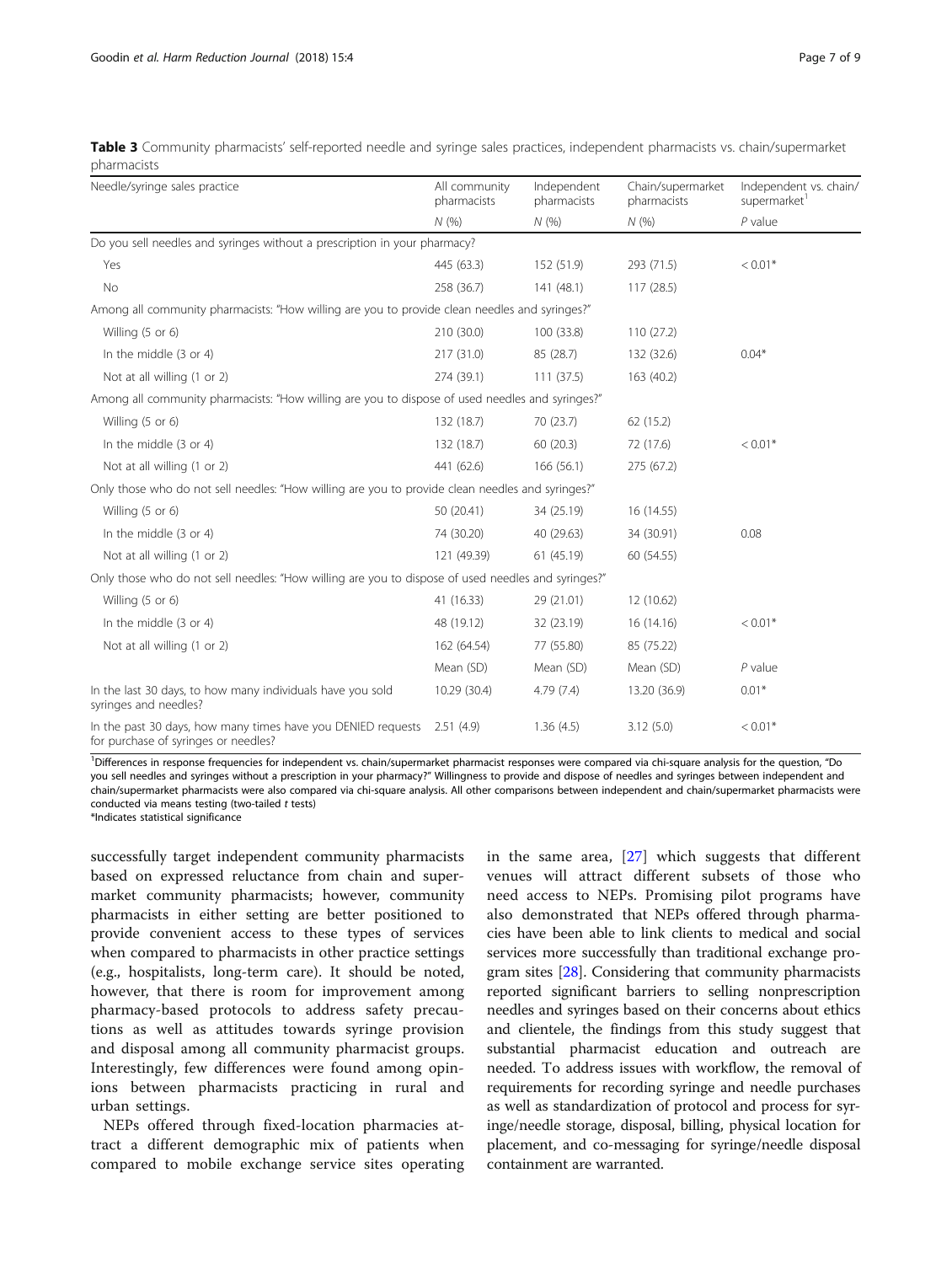| Theme of reported barrier                                                      | All community<br>pharmacists $(n = 172)^T$ | Independent<br>pharmacists ( $n = 85$ ) | Chain/supermarket<br>pharmacists $(n = 87)$ | Independent vs. chain/<br>supermarket<br>$p$ value |  |
|--------------------------------------------------------------------------------|--------------------------------------------|-----------------------------------------|---------------------------------------------|----------------------------------------------------|--|
|                                                                                | n                                          | n(%)                                    | n(%)                                        |                                                    |  |
| Concern about clientele in the pharmacy                                        | 44                                         | 11(25.0)                                | 33 (75.0)                                   | $< 0.01*$                                          |  |
| Ethical concerns about supplying materials for 71<br>abuse or illegitimate use |                                            | 40(56.3)                                | 31 (43.7)                                   | 0.13                                               |  |
| Conflict with city ordinance or company<br>policy                              | 25                                         | 13 (52.0)                               | 12(48.0)                                    | 0.78                                               |  |
| Other legal concerns                                                           | 7                                          | 3(42.9)                                 | 4(57.1)                                     | 0.72                                               |  |
| Problems with record-keeping                                                   | 22                                         | 16(72.7)                                | 6(27.3)                                     | $0.02*$                                            |  |
| Time                                                                           | 6                                          | 3(50.0)                                 | 3(50.0)                                     | 0.98                                               |  |
| Reputation with colleagues or community                                        | 5                                          | 2(40.0)                                 | 3(60.0)                                     | 0.67                                               |  |
| Concern of finding or handling used needles                                    | 6                                          | 0(0.00)                                 | 6(100.00)                                   | $0.01*$                                            |  |
| Supply problems                                                                | 3                                          | 1(33.3)                                 | 2(66.7)                                     | 0.57                                               |  |

<span id="page-7-0"></span>Table 4 Frequently reported barriers to selling syringes/needles without a prescription, as reported by Kentucky community pharmacists

<sup>1</sup>Respondent may have written more than one comment for this question, so totals do not sum to 100%

\*Indicates statistical significance

The American Pharmacists Association (APhA) recently published a call for community pharmacists to engage in harm reduction and public health-driven activities to address the opioid epidemic, with specific mention of supervised injection sites and the selling of nonprescription needles and syringes [\[29\]](#page-8-0). APhA and other professional organizations have the opportunity to engage with community pharmacists by expanding access to continuing education interventions and promoting the adoption of clear workflow guidelines and protocols by chain and supermarket community pharmacies, whose pharmacists demonstrated more reluctance to participate in NEP services in this survey when compared with independent community pharmacists. Additionally, universities and schools that train pharmacists should update and modify public health curriculum by including educational modules on harm reduction opportunities and responsibilities for pharmacists in community practice settings. Kentucky in particular may benefit from a harm reduction public health tool like NEPs when considering that surveillance systems from the Centers for Disease Control and Prevention report that the highest rates of acute hepatitis B and C infections in the USA were found in Kentucky from 2010 through 2013 [[30](#page-8-0)].

This study has several limitations. First, it is possible that nonresponse bias from the pharmacists who did not choose to participate influenced findings. The response rate is low compared to traditional mail surveys, though this was found to be within the typical range observed in contemporary studies employing electronically delivered surveys [\[31](#page-8-0)]. Also, it is possible (and perhaps likely) that the attitudes and opinions of Kentucky pharmacists are not generalizable to or representative of pharmacists in other states or countries. Additionally, Kentucky may have a greater proportion of independent pharmacies than is typically found in other states, which may have contributed to the ability to detect differences by practice setting and conclusions related to harm reduction efforts with independent pharmacies and may limit generalizability of our findings to locations with different pharmacy setting characteristics.

#### Conclusions

Kentucky community pharmacists report uncertainty about their role in harm reduction and NEPs in particular; however, they mostly agree that they do have a role to play in public health prevention efforts. Community pharmacists report significant barriers to selling/providing nonprescription needles and syringes and report even larger barriers for disposing of used needles and syringes in their pharmacies. Pharmacists practicing in independently owned pharmacies in Kentucky appear to be more receptive to selling than pharmacists working in chain or supermarket pharmacies, though pharmacists in chain practice settings currently report selling needles and syringes at a greater volume than their independent pharmacist counterparts.

#### Additional file

[Additional file 1:](dx.doi.org/10.1186/s12954-018-0211-4) Survey Instrument. (PDF 73 kb)

[Additional file 2: Table S1.](dx.doi.org/10.1186/s12954-018-0211-4) Willingness to participate in needle exchange activities among community pharmacists who do or do not currently sell needles and syringes, ordinal logistic regression analysis results. (DOCX 15 kb)

#### Abbreviations

BOP: Board of pharmacy; CI: Confidence interval; HIV: Human immunodeficiency virus; IV: Intravenous; NEP: Needle exchange program; OR: Odds ratio; PWID: People who inject drugs; REDCap: Research electronic data capture; SD: Standard deviation